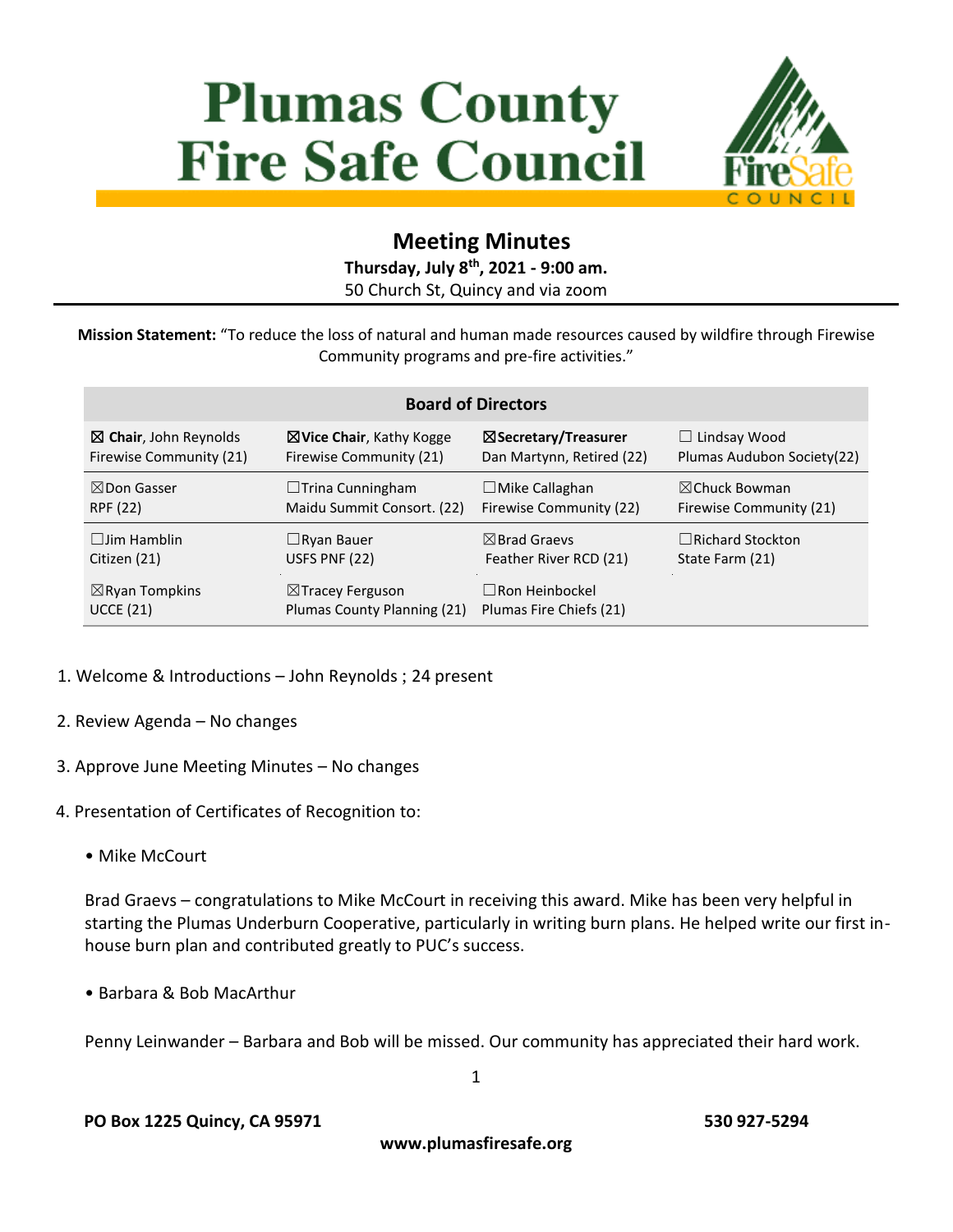#### 5. Public Comment - None

#### 6. Board Comment

• Sacramento Valley American Planning Association Vision Award: Tracey Ferguson is the American Planning Association Planning Director for the Sacramento Valley Section. She submitted PCFSC for the Local Vision Award. The American Planning Association Board of Directors chose to honor PCFSC for efforts in fuels reduction. Award ceremony will be October 6th. The ceremony might be in the Sacramento area with a virtual option.

#### **New Business**

1. Tree Mortality Update and Outlook – Danny Cluck, US Forest Service, said aerial surveys will continue but were not undertaken in 2020. When there are good precipitation years, we see less tree mortality. In 2019 PNF had a bad year in terms precipitation but this does not always mean increased tree mortality. However, one bad year can affect multiple seasons. The South Sierra is receiving more precipitation and seeing decreased tree mortality. Plumas County is low in precipitation compared to years past. Mortality dropped off in 2017 after a big winter. Tree mortality increased again in 2019. Some trees sustained long term damages from long term drought and elevated mortality in certain species. As dry as it is in PNF currently, tree mortality is looking good. The current situation in Plumas County is looking positive with relatively low morality. Beetles are showing up in ponderosa pine and we are seeing scattered white fir mortality associated with root disease and engraver beetles. There is scattered red fir mortality associated with root disease, dwarf mistletoe, Cytospora canker, engraver and wood boring beetles. Douglas fir mortality is increasing and caused by a wood boring beetle, meaning the trees are very stressed. Western Pine Beetle is attacking ponderosa pine in the foothills pine belt. In higher elevations we are not seeing as much beetle predation, but this winter will determine next season's beetle presence. The current drought is causing Douglas fir mortality due to engraver beetles, meaning that the tree is stressed. Excessive heat may be the issue. Very low sugar pine and Jeffrey pine mortality to date. The mortality of fire injured trees has been high in 2018-2020. Beetles are less of a problem compared to wildfire damage. 2-3 years after a fire you will continue to see mortality due to beetles. There is a chance you could see beetle predation cross over between burned areas and unburned areas. Water is well below 50% of the previous average. This puts trees in an acute state of stress. Beetle populations will be increasing. PNF has been in 20 years or more drought.

Mr. Reynolds – noticed a black mold on trees in Grizzly Ranch. Any idea of what this could be? Mr. Cluck – this black mold is called Incense Cedar Rust and can sometimes have an orange-colored jelly texture. The black soot on the trunks is a parasite that feeds on trees. All of these things feed on the energy of the tree and can affect tree mortality.

Gary Parque - what is the resin discharge at the base of lodgepole pines? Mr. Cluck - can be a species of moth that covers larvae in the tree's resin.

Dan Martynn - are giant sequoias at risk? Mr. Cluck - yes, more due to wildfire than beetles.

2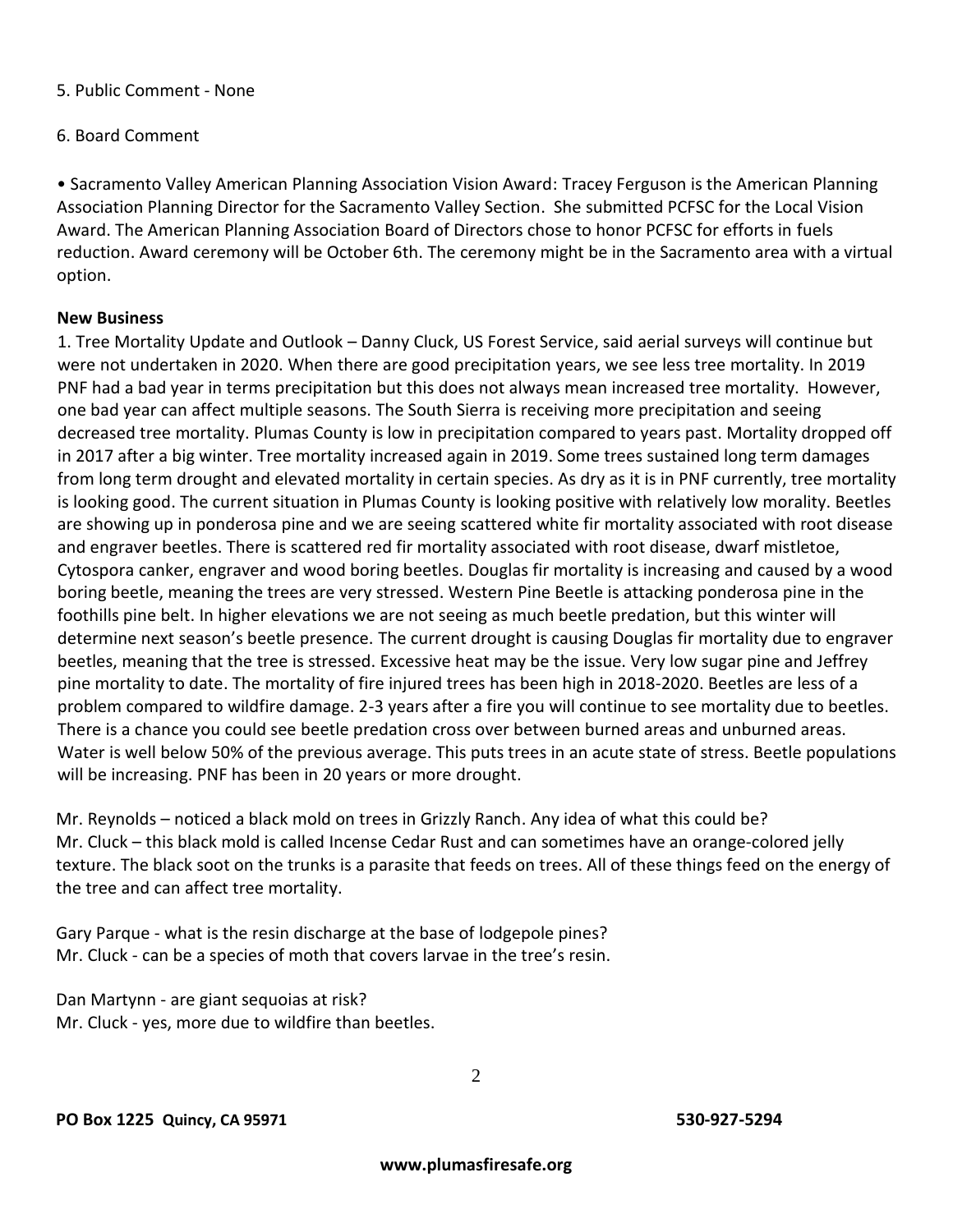Don Gasser – can beetles predate on pine as well as fir?

Mr. Cluck - Red fir and white fir death due to beetle infestation, but engraver beetles do not predate on pines. In a normal precipitation year trees have great defenses against beetle attacks. All tree beetles benefit from drought. When we have good water years, trees are able to defend themselves.

Claude Sanders - tree mortality due to wildfire and beetles was astounding in the Sequoia region. What is the current status of the forests in the Sequoia?

Mr. Cluck – there are current restoration projects in progress, but the landscape is so large the work is still on going. There is no market for diseased trees and no salvage work can be done. Currently there are no landscape level forest restoration projects.

Mr. Sanders – is anyone doing a study on resin flow and climate change? Mr. Cluck - not to my knowledge.

#### **Old Business**

None

### **Updates**

1. Standing Reports and Discussion

• **CAL FIRE:** Johnathan Pangborn – CAL FIRE is working on suppression efforts for the Beckwourth Complex. As far as funding is concerned, the grant application period will be coming up in September and we are looking to get back on a normal schedule.

John Sheehan - This is the first test for the joint fire station out at the Beckwourth Airport. How is that working out? Mr. Pangborn - no update currently.

Mr. Reynolds - are we conducting defensible space inspection in the county?

Joel Goldman - We have not been able to hire DSI inspectors yet. However, inspections are being conducted for Prop 38 requirements for people that need an inspection to sell their house. The contact for these inspections would be the closest station and local battalion Chief. Go to fire.ca.gov and follow the inspection request process https://survey123.arcgis.com/share/e659f03a6e8447af8663e42cf48f60fd Reynolds – the disclosure questionnaire for house sales/closures has quite a few defensible space questions.

Ms. Leinwander – The Governor budgeted 500 million to CALFIRE for fire prevention. Is this true? Mr. Pangborn – yes, there is substantial funding coming from the state for CCI grants. These grants are for Forest Health type grant funding.

Ms. Leinwander - when will the May 19th grants awardees be released? Ms. Pangborn - takes a few months to hear back and depends on a variety of factors. Should be hearing about awards soon. Mr. Parque – are any CCR crews being defunded? Mr. Pangborn - Yes. Some camps will be closed in the

Modoc area. CCC fire crew camps have been increased in Tahoe. 8 CCR camps have been closed state wide. Trying to offset some closures and increase crews in higher risk areas. Magalia fire crew camp is still up and running.

• **Feather River Resource Conservation District (RCD):** Mr. Graevs - completed most of reforestation work in the Moonlight footprint with 943 acres reforested. Chipping away on other projects. We have received

3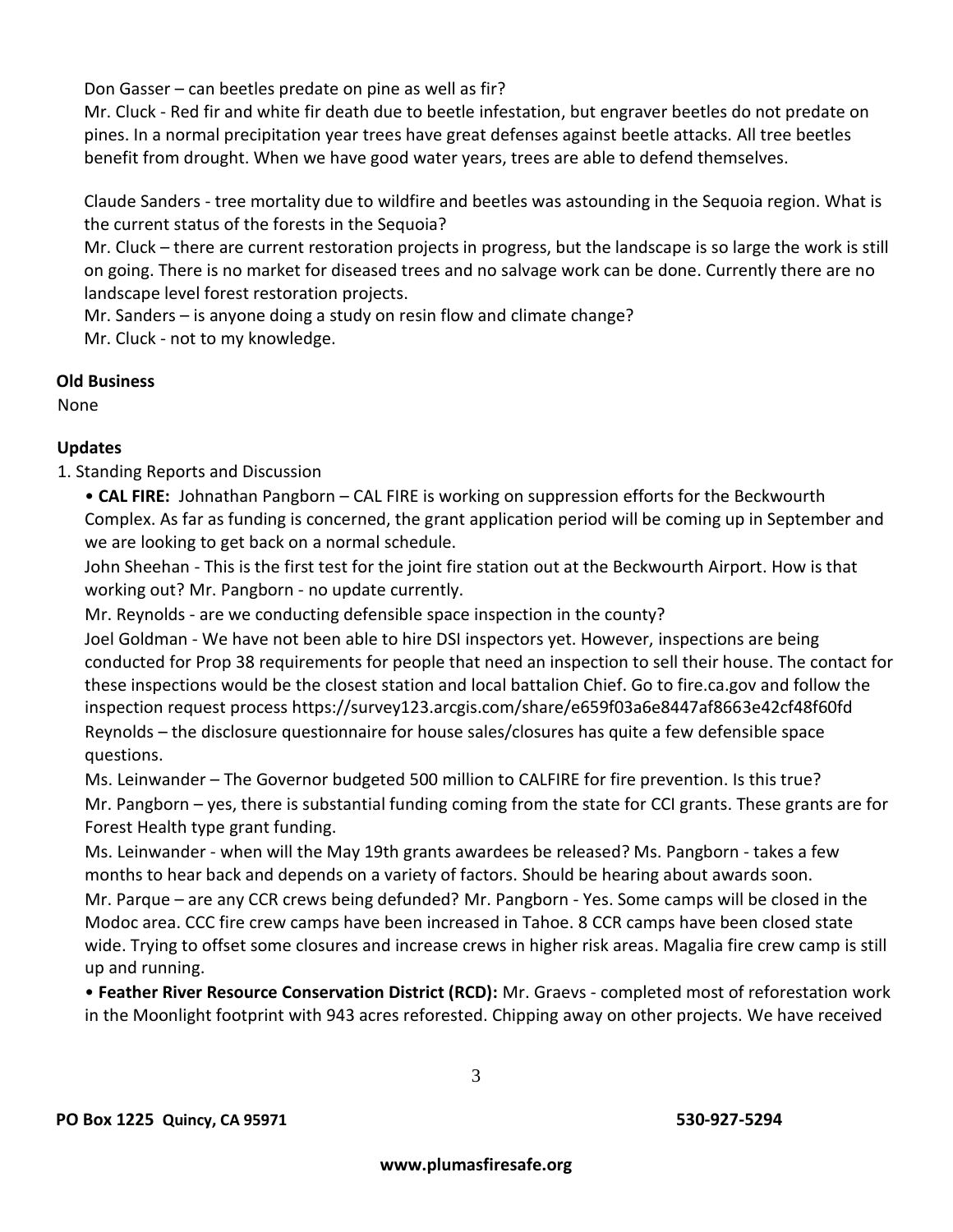funding for post fire recovery and are partnering with NRCS in order to get landowners assistance for land that was burned in the North Complex Fire. So far we only have interest for folks on La Porte Road.

Ms. Hepner - does Post Fire Recovery Assistance include commercial activities?

Mr. Graevs – yes, it can. RCD does not have in-house programs for commercial land, but NRCS can help though EQUIP program.

Mr. Sheehan - what about the Rush Creek area, has anyone been interested in Post Fire Recovery there? Brad – outreach to that area has been done.

• **Feather River Stewardship Coalition:** Ms. Hepner - meeting on July 14<sup>th</sup> is virtual.

• **Firewise Communities:** Beth Rouse - Greenville and Greenhaven Firewise Assessment on July 12th. Next Firewise Leads meeting will be Thursday, July 15<sup>th</sup> at 6pm.

- **Industry – Timber:** not present
- **Industry – Insurance:** not present
- **Industry – Utilities:** not present
- **Natural Resource Conservation Service (NRCS):** not present

• **Northern Sierra Air Quality Management District:** Melissa Klundby - Portola is seeing smoke impacts from the Beckwourth Complex fire; will be releasing a statement about it today.

- **Plumas Audubon Society:** not present
- **Plumas County Fire Chiefs Association:** not present
- **Plumas County Office of Emergency Services (OES):** not present

• **Plumas County Planning Department:** Ms. Ferguson – the new LHMP has been approved by FEMA adopted by the county Board of Supervisors and approved by FEMA. We now have a fully adopted LHMP and are in the implementation stage. We will be reporting frequently. Plumas County is now eligible for all recovery funds in the case of a disaster. Thank you to all who participated.

Mr. Parque – commented on roadside weeds.

Ms. Ferguson – will reach out to Public Works.

• **Plumas Underburn Cooperative:** Matt West - Meeting today at 12pm at PCFSC office. Met with Firestorm in Valley Ranch and hoping to do a meadow burn combined with small forest understory. PUC is planning this burn for winter 2021. PUC will come out for a supporting role for Firestorm Burn Boss. Brad – this is the preparation season and good time to get burn units ready.

Claude Sanders – there is a good potential burn project in Galleppi Ranch. This would be a great demonstration project as well as provide an extra measure of safety for the Galleppi community.

• **Sierra Nevada Conservancy:** Kristy Hoffman – Immediate Action Wildfire Resilience grants have 25 million available and have chosen 15 projects to contribute to. Two of these projects are in Plumas County – one for PCFSC's Quincy Wildfire Protection Project and one for the FRRCD's Mohawk Valley Project. Lassen FSC also awarded. Out of the 25 million available, 5 million went to Plumas County. These funds will be awarded July 15th. Waiting for legislature to finalize budget for potential 50 million for Wildfire Resilience.

• **Tree Mortality Update:** Above presentation, Danny Cluck (USFS). Mr. Sanders - confirming anecdotally on slow die off of trees. Hoping for a good winter.

• **Tribal Representatives:** not present

• **UC Cooperative Extension:** Ryan Tompkins – Thank you to PCFSC for the success of the May 15th Preparedness Event. Looking forward to it next year. Tracy Schor has developed a Grazing for Change in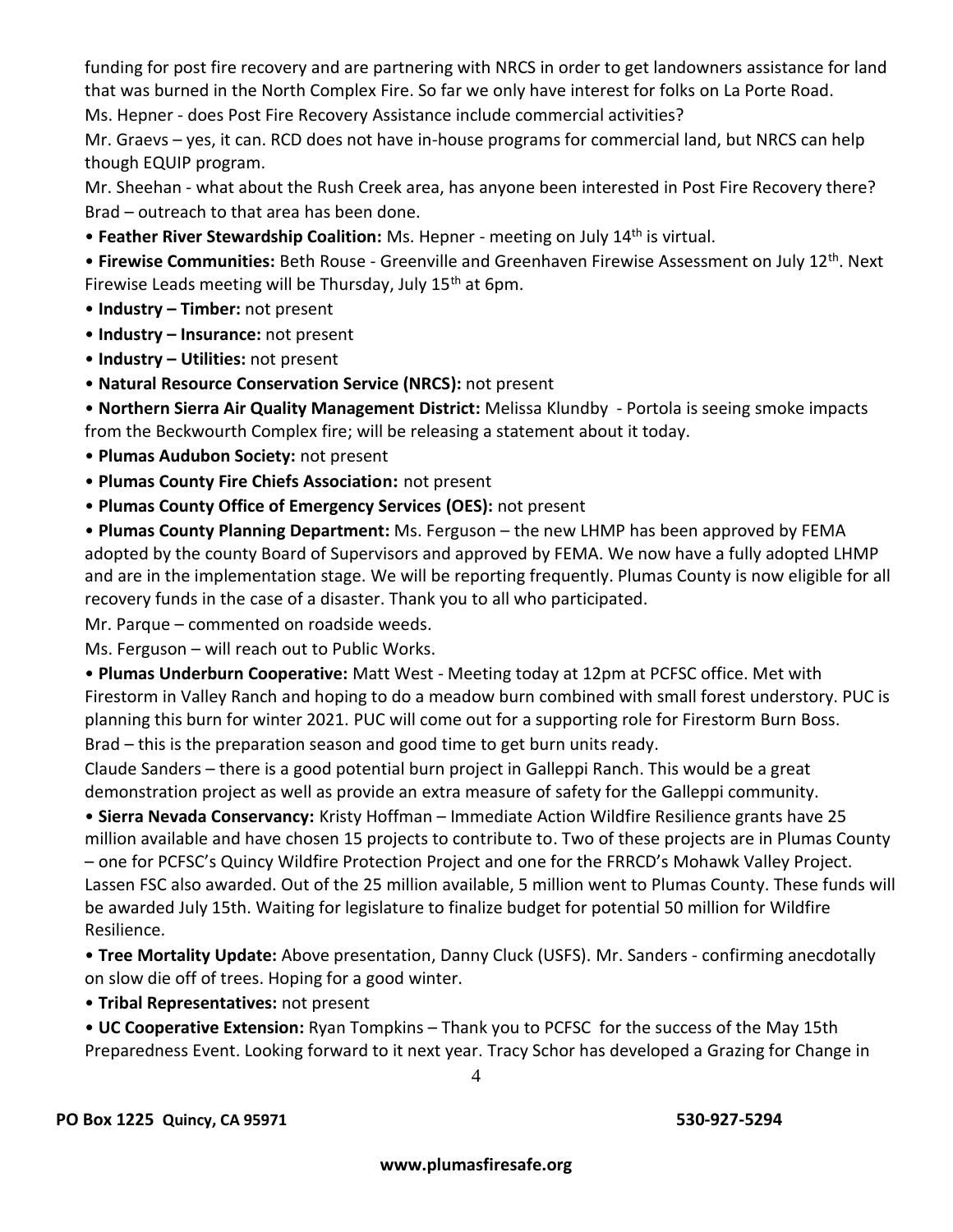the Context of Wildfire handbook and copies are available. UCCE recently had a paper published in the Journal of Forestry on the use of pyrosilviculture at the landscape scale. Focusing on more organized fire training in the west. This evening is a Plumas Sierra Stakeholders exchange presentation that will focus on fire in a changing climate. Tracy Schor will be hosting a wildfire preparation and grazing talk for small farms and ranches on July 29<sup>th</sup>. Next Stakeholder Exchange will be August 26<sup>th</sup> focusing on reference based ecosystem restoration. UCCE is working with a grad student near the Antelope border on fuel treatment longevity and effectiveness. The Firewise Reporting tool has shown over \$525,000 in investments in 3 months. Encourage communities to use the tool. Over 300 people are using the tool. Asking for help to outreach this tool. Potential to show over 1 million dollars in investments for Plumas and Sierra Counties. Don Gasser - will the results of this longevity and effectiveness study help to determine when we should be revisiting burned areas? Mr. Tompkins – no promises on what the data will reveal.

Mr. Sheehan – Will the Firewsie Reporting tool data be included in the mandatory disclosure of fire risk in the resale of a home? Mr. Tompkins – not at the moment.

Mr. Sanders – do homeowners need to show proof of home hardening efforts? Kathy Kogge – homeowners do not need to show proof but must disclose fire protections efforts.

Mr. Tompkins – encouraging a push for 1.5 million dollars in Firewise investment hours.

Ms. Kogge – Many folks do not trust online tools. Mr. Tompkins – communities can record investments on paper and then enter the amounts into the online tool.

Mr. Reynolds - August 1st Firewise Event for Grizzly Ranch. The more Firewise investments that are recorded, the more likely insurance companies will be interested.

Ms. Kogge - Gold Mountain will have an event soon.

Mr. Tompkins – Thank you to PUC volunteers for May 15th Wildfire Preparedness Day event.

Mike McCourt - Cromberg folks don't trust the internet. Working on computer skills with these groups of people.

Ms. Hepner – in your research project on longevity and effectiveness does the study include prescribed fire? Mr. Tompkins - at least a pile burn. They all had a prescribed fire as well.

**• USFS Hazardous Fuels Reduction:** not present

#### 2. Status of Current Grants

• **Senior Disabled Defensible Space:** Mr. MCourt - working on eastside of Plumas County. High Sierra Fire is doing a great job. Haven't been able to hire as many employees as usual. Moving into the canyon area next week. Scheduling work throughout the county and 20% of jobs are completed to date.

Mr. Reynolds - is Portola included in Senior/Disabled Defensible Space? Mr. McCourt – yes.

Mr. Reynolds – Beckwourth Fire Chief is willing to do defensible space consolations for the Portola area. Mr. McCourt - We have completed a few jobs in Portola city limits.

Ms. Leinwander - will be posting Senior/Disabled Defensible Space information for LACC network.

Mr. McCourt - we have a few clients in the LACC area. They can apply now but might be treated next year. • **Chipping Program:** Gary Parque - program moving along nicely. We have a lot more people participating than in the past. Encountering some glitches on the Eastern side of the county. Overall the program is

going quite well. This week we will treat all the people who were missed.

Ms. Leinwander - LACC appreciated the chipping program. Will be advertising again.

Mr. Reynolds - went very well in Grizzly Ranch